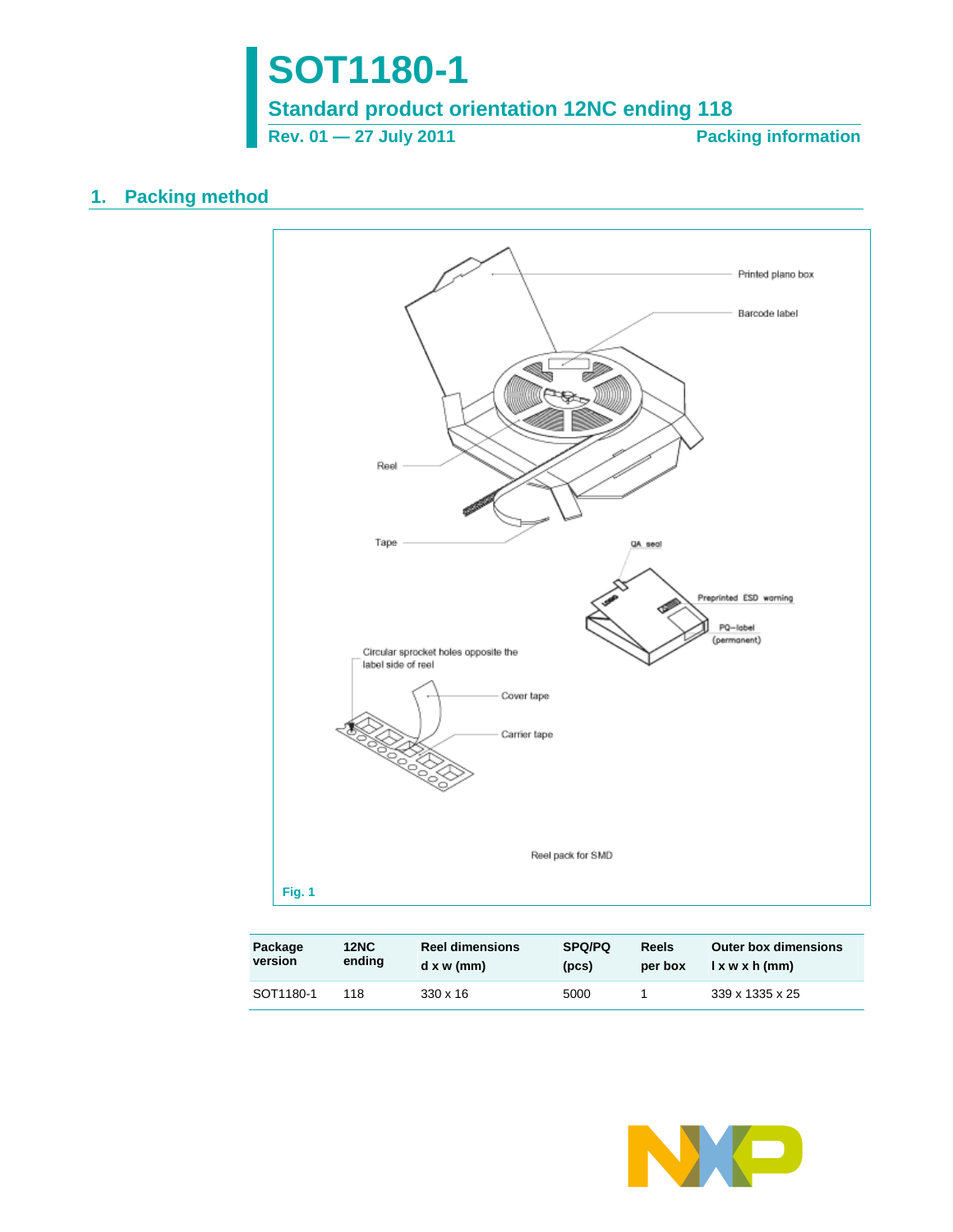# **2. Product orientation**



## **3. Carrier tape dimensions**



| 12NC ending | $A_0$ (mm) | $B_0$ (mm) | $K_0$ (mm) | $T$ (mm) | $P_1$ (mm) | W (mm) |
|-------------|------------|------------|------------|----------|------------|--------|
| 118         | 3.30       | 6.30       | 1.00       | $\sim$   | 8.0        | 16     |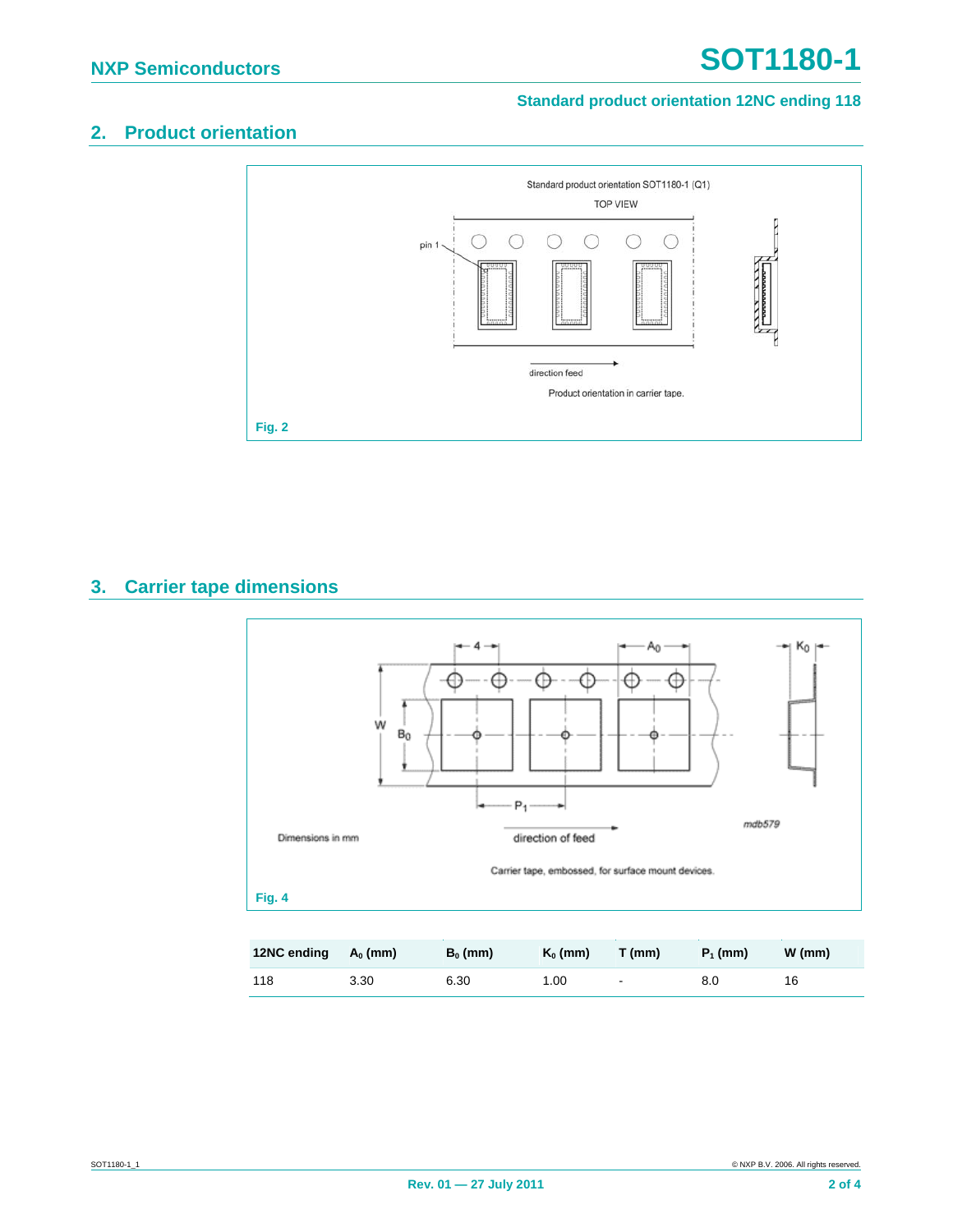# **4. Reel dimensions**



| Package   | <b>12NC</b> | <b>Reel dimensions</b> | <b>SPQ/PQ</b> |
|-----------|-------------|------------------------|---------------|
| version   | ending      | dx w (mm)              | (pcs)         |
| SOT1180-1 | 118         | $330 \times 16$        | 5000          |